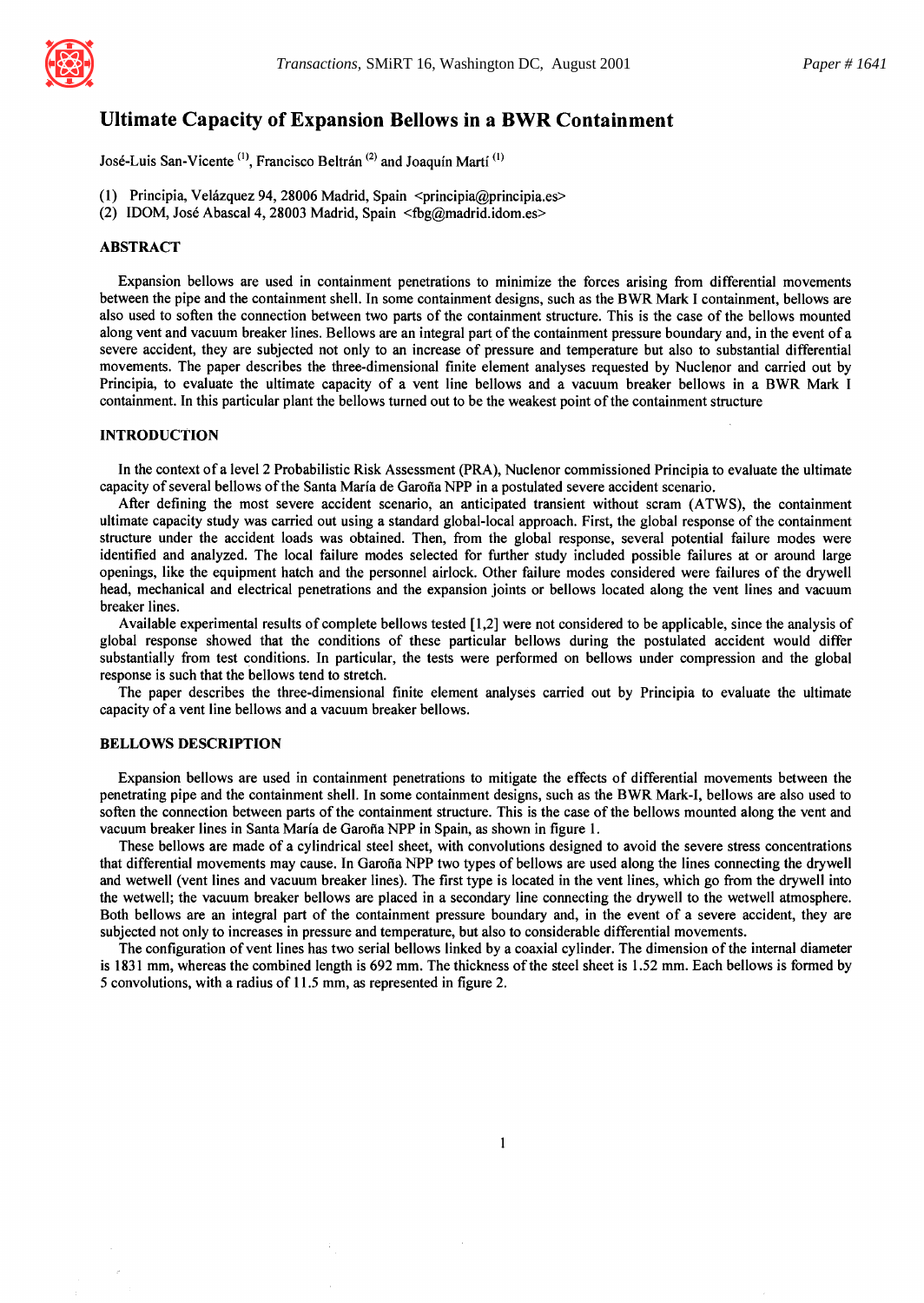

Figure 2 Vent line bellows (dimensions in mm)

The second configuration is the vacuum breaker bellows, which connects the wetwell atmosphere with the vent lines upstream of the wetwell. In this case only one bellows is placed; the dimensions are 411 mm in diameter and 356 mm in length, hence considerably smaller than the previous one. In this case, the shell thickness is 0.76 mm; the bellows is formed by 16 convolutions with 4.6 mm radius. The configuration of the vacuum breaker bellows is represented in figure 3.

Bellows are made of stainless steel ASME SA240 Gr.304. The properties of this material have been taken from NUREG/CR-6154 [1]. This document gathers results of uniaxial tests performed in the same material by the NRC at the Sandia National Laboratories. Of special concern is the dependence of these properties with respect to the temperature, since there are significant thermal variations in the surrounding atmosphere in the course of the postulated accident.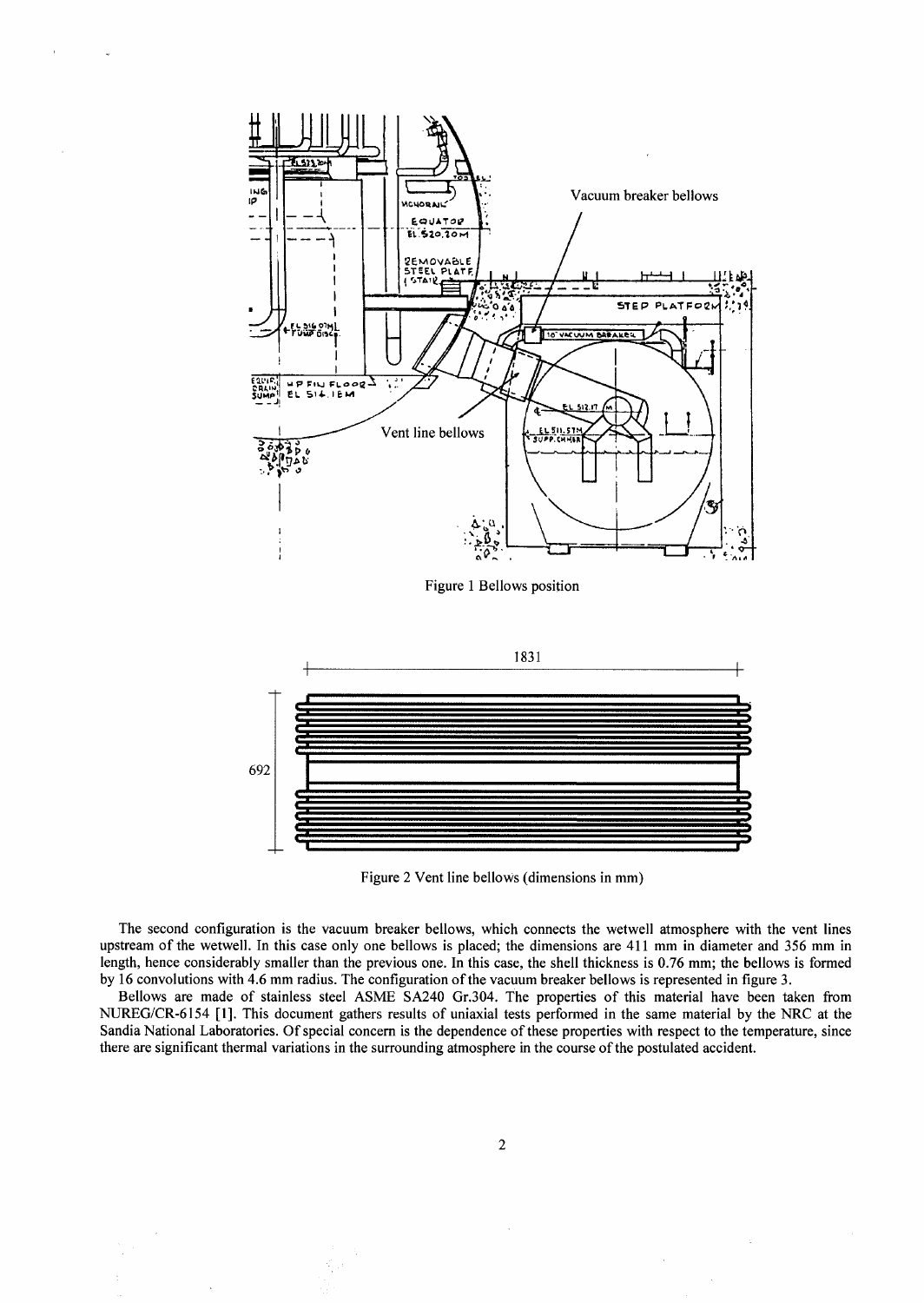

Figure 3 Vacuum breaker bellows (dimensions in mm)

Based on a statistical treatment of the results of the physical tests, median and deviations were derived for each of the properties. This allowed introducing the corresponding data tuples in the model for various confidence levels. Table 1 presents the statistical characterization of the properties.

| Temperature $(^{\circ}C)$     |        |           | 176    |           |
|-------------------------------|--------|-----------|--------|-----------|
|                               | Median | Deviation | Median | Deviation |
| Yield stress (MPa)            | 273.8  | 23.2      | 199.9  | 16.9      |
| Ultimate tensile stress (MPa) | 703.3  | 32.4      | 541.5  | 24.9      |
| Ultimate strain (%)           | 78.0   | 22.0      | 52.0   | 7.0       |

#### Table 1 Material properties

As stated, the bellows are subjected to a number of different loads during the postulated accident. First, an internal pressure is applied, growing from zero to 3.6 MPa about 1.7 hours later. Simultaneously, there is a temperature increase, from the service temperature to 230°C; this induces thermal stresses and causes changes in the values of the mechanical variation of properties. Finally, relative displacements are applied to the ends of the bellows in the axial, as well as in the transversal direction. The order of magnitude of these displacements is 40 mm for the axial extension, and 25 mm for the transversal relative displacement.

#### METHODOLOGY

Under these postulated accident loads, the ultimate capacity was assessed using finite element analysis. The model was designed using first order (four node) shell elements. Only half line was modeled, because of the symmetry displayed both by the bellows and by the demands applied.

Contact elements were placed along the surfaces where interactions between convolutions were expected. The finite element models can be seen in figure 4.

All relevant nonlinearities were taken into account in the analyses: geometrical nonlinearities, metal yielding and hardening, and contact between components. All the analyses were performed with the general purpose commercial code ABAQUS/Standard [3].

The model of the vent bellows had roughly 60,000 degrees of freedom. On the other hand, the computational model for the vacuum breaker bellow had approximately 91,000 degrees of freedom.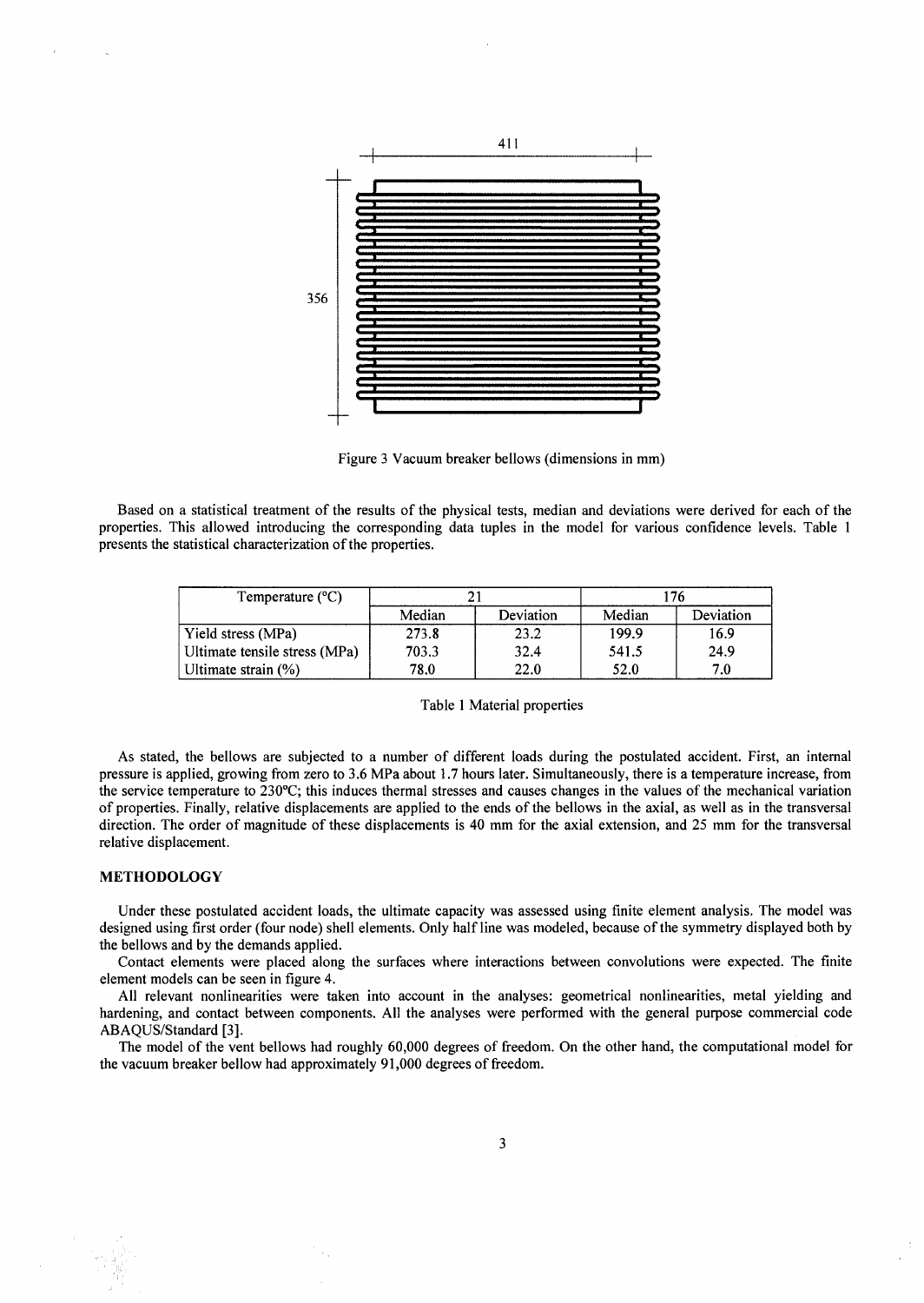

Figure 4 Finite element models for vent lines (left) and vacuum breaker lines (right)

In both cases, failure would be assumed to occur when effective plastic strains reached 2% in the middle surface of the shell or 4% in the inner or outer surfaces. These values are much lower than the ultimate strain of the material in uniaxial tensile tests at room temperature, which is typically around 75%. The reduction was meant to account for the lower ultimate strains observed at the higher temperatures, the biaxiality of the deformation and the possible shortcomings of the finite element discretization.

# RESULTS

 $~\cdot$   $~\cdot$   $~\cdot$   $~\cdot$   $~\cdot$   $~\cdot$   $~\cdot$   $~\cdot$   $~\cdot$   $~\cdot$   $~\cdot$   $~\cdot$   $~\cdot$   $~\cdot$   $~\cdot$   $~\cdot$   $~\cdot$   $~\cdot$   $~\cdot$   $~\cdot$   $~\cdot$   $~\cdot$   $~\cdot$   $~\cdot$   $~\cdot$   $~\cdot$   $~\cdot$   $~\cdot$   $~\cdot$   $~\cdot$   $~\cdot$   $~\cdot$   $~\cdot$   $~\cdot$   $~\cdot$   $~\cdot$   $~\cdot$ 

The previously specified loads were applied to the model. In the course of the analyses, severe numerical difficulties had to be overcome. They are associated with a "snap-through" instability, as the convolutions of the vent line bellows suddenly reverse their original shape. Interactions between convolutions in the vacuum breaker bellows give rise to similar problems.

In addition, nonlinearities grow also because of the large changes in geometry caused by progressive yielding of the material. However, simulations were carried out until 10% of equivalent plastic strain was reached in the shells. As stated, failure of the material was assumed to occur at 2% in the mid of the shell and 4% in the surface.

With median material properties, vent bellows failure takes place with 0.80 MPa of internal pressure, a temperature of about 170°C and relative displacements between the ends of 10 mm (axial) and 15 mm (transversal); as a reference, the design pressure of the containment is 0.43 MPa. A typical analysis took 20 CPU hours in a small workstation for reaching failure strains in the bellows.

In the case of the vacuum breaker bellows, with median material properties, failure takes place with 0.74 MPa of internal pressure, a temperature of about 170°C and relative displacements between the ends of 15 mm (axial) and 30 mm (transversal), and a typical analysis took just 7 CPU hours in a small workstation up to the point of reaching failure strains. As is well known, this design is more sensitive to lateral displacements than the "universal" type of design used for the vent line bellows. Hence, for the same level of temperature and pressure, even though the inner diameter in this case is smaller, the higher magnitude of the transversal displacements results in a lower ultimate capacity.

Figure 5 shows two deformed shapes at failure, where equivalent plastic strains at the external surface of the shell have been contoured. These simulations have been carried out with median material properties.

Reversal of the shell in the vent line bellows, as well as contact between convolutions in the vacuum breaker bellows can be observed in the outcome of the simulations.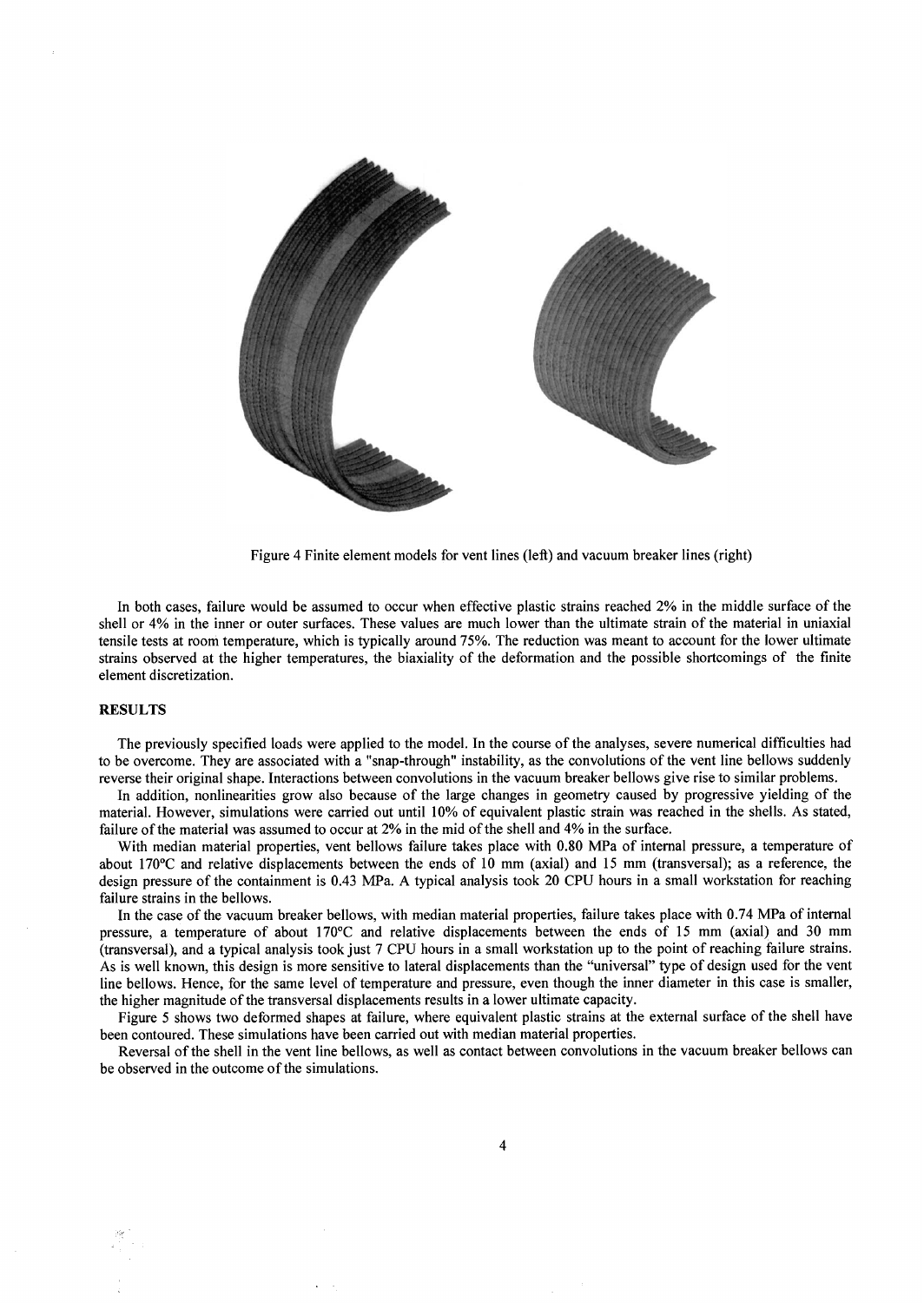

**Figure 5 Shape and equivalent plastic strains at failure for median properties** 

**In addition to the results produced with median properties, similar analyses were carried out with characteristic properties. This allowed to obtain high confidence results. The ultimate capacity of the vent line was 0.66 MPa, while only 0.61 MPa could be sustained before failure of the vacuum breaker bellows. These results were introduced together with the other potential failure modes in the fragility curve of the containment, represented in figure 6.** 

**The bellows capacity had significant contribution in the global results, since other high confidence failure modes had a capacity about 3 times greater than the design pressure. The final fragility curve of the containment leads high confidence capacity of 0.566 MPa. This value is on the order of 1.3 times the design pressure of the containment.**